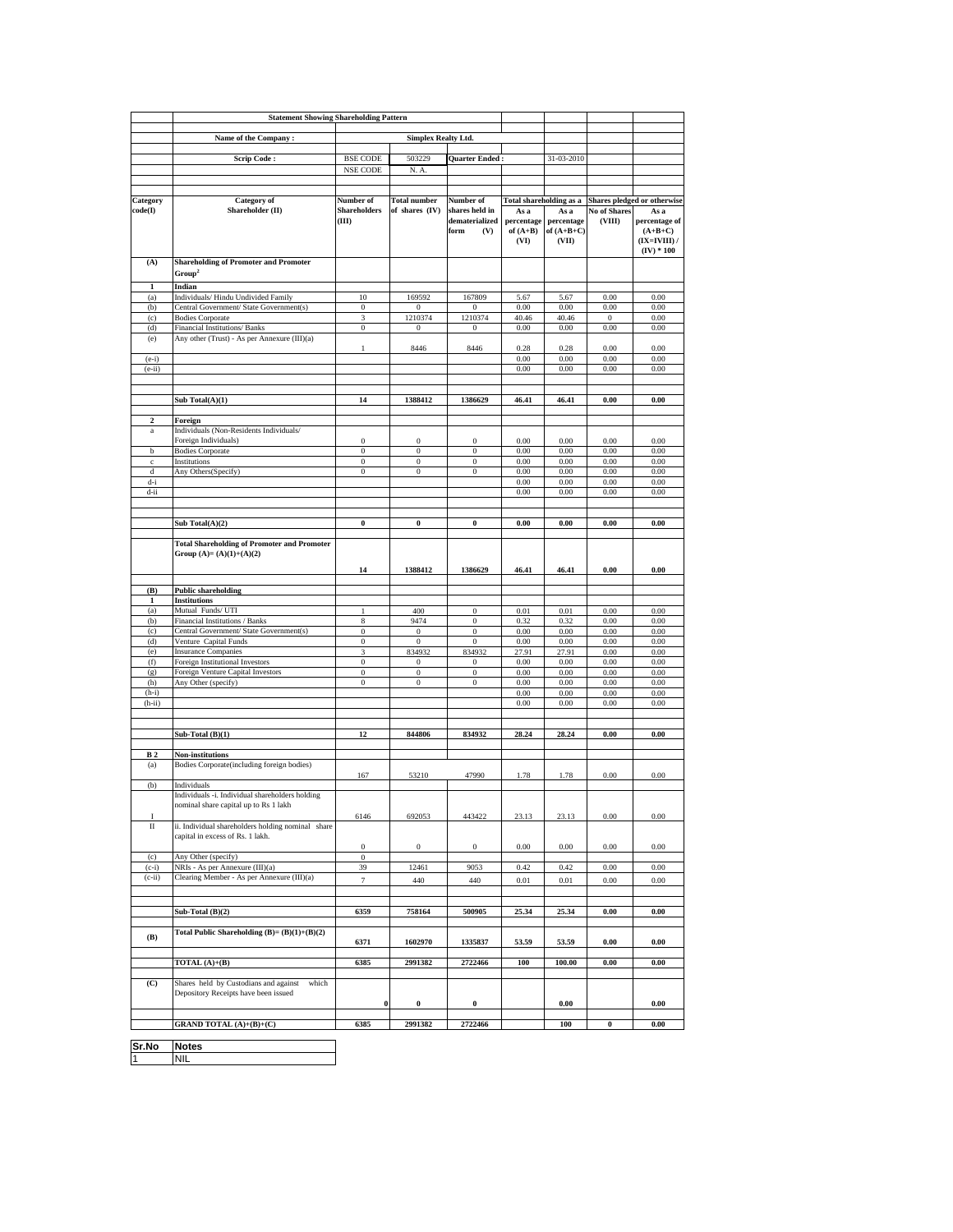## **(I)(b) Statement showing Shareholding of persons belonging to the category "Promoter and Promoter Group"**

| Sr. No.        | Name of the shareholder           | Number of | Shares as a percentage of total number of                                               | Shares Pledged or otherwise encumbered |             |              |
|----------------|-----------------------------------|-----------|-----------------------------------------------------------------------------------------|----------------------------------------|-------------|--------------|
|                |                                   | shares    | shares {i.e., Grand Total $(A)+(B)+(C)$ indicated<br>in Statement at para (I)(a) above} |                                        |             |              |
|                |                                   |           |                                                                                         |                                        |             |              |
|                |                                   |           |                                                                                         |                                        |             |              |
|                |                                   |           |                                                                                         | Number                                 | % to total  | % to grand   |
|                |                                   |           |                                                                                         |                                        | shares held | Total        |
|                | Nandan S.Damani                   | 33699     | 1.13                                                                                    | $\mathbf{0}$                           | 0.00        | $\mathbf{0}$ |
| $\overline{c}$ | Nandan S.Damani                   | 48910     | 1.64                                                                                    | $\theta$                               | 0.00        | $\Omega$     |
| 3              | Nandan S.Damani Family Trust      | 8446      | 0.28                                                                                    | $\theta$                               | 0.00        | $\Omega$     |
| $\overline{4}$ | Nandan S Damani HUF               | 300       | 0.01                                                                                    |                                        |             | $\bf{0}$     |
| 5              | Devratan Bagri                    | 33        | 0.00                                                                                    | $\theta$                               | 0.00        | $\bf{0}$     |
| 6              | Nalini Somany                     | 500       | 0.02                                                                                    | $\mathbf{0}$                           | 0.00        | $\bf{0}$     |
| 7              | Sanjay Nandan Damani              | 23950     | 0.80                                                                                    | $\theta$                               | 0.00        | $\bf{0}$     |
| 8              | Shashi A. Patodia                 | 9314      | 0.31                                                                                    | $\theta$                               | 0.00        | $\bf{0}$     |
| 9              | Shreelekha N. Damani              | 51936     | 1.74                                                                                    | $\theta$                               | 0.00        | $\Omega$     |
| 10             | Sumita Somany                     | 50        | 0.00                                                                                    | $\theta$                               | 0.00        | $\mathbf{0}$ |
| 11             | Surendra Kumar Somany             | 900       | 0.03                                                                                    | $\theta$                               | 0.00        | $\bf{0}$     |
| 12             | Lucky Vyapaar & Holdings Pvt.Ltd. | 34409     | 1.15                                                                                    | $\mathbf{0}$                           | 0.00        | $\bf{0}$     |
| 13             | Lucky Vyapaar & Holdings Pvt.Ltd. | 685673    | 22.92                                                                                   | $\theta$                               | 0.00        | $\Omega$     |
| 14             | New Textiles Ltd.                 | 490292    | 16.39                                                                                   | $\theta$                               | 0.00        | $\mathbf{0}$ |
|                |                                   |           |                                                                                         |                                        |             |              |
|                | <b>TOTAL</b>                      | 1,388,412 | 46.41                                                                                   | $\theta$                               | 0.00        | 0.00         |
|                |                                   |           |                                                                                         |                                        |             |              |

# **(I)(c) Statement showing Shareholding of persons belonging to the category "Public" and holding more than 1% of the total number of shares**

| Sr. No.      | Name of the shareholder                  | Number of<br>shares | Shares as a percentage of total number of shares {i.e., Grand Total $(A)+(B)+(C)$ indicated<br>in Statement at para (I)(a) above} |
|--------------|------------------------------------------|---------------------|-----------------------------------------------------------------------------------------------------------------------------------|
|              | LIFE INSURANCE CORPORATION OF INDIA      | 735313              | 24.58                                                                                                                             |
|              | 2 THE ORIENTAL INSURANCE COMPANY LIMITED | 99566               | 3.33                                                                                                                              |
|              |                                          |                     |                                                                                                                                   |
|              |                                          |                     |                                                                                                                                   |
|              |                                          |                     |                                                                                                                                   |
| <b>TOTAL</b> |                                          | 834.879             | 27.91                                                                                                                             |

**(I)(d) Statement showing details of locked-in shares**

| Sr. No.      | Name of the shareholder | <b>Category</b> of     | Number of | Locked-in shares as a percentage of total number of shares {i.e., |
|--------------|-------------------------|------------------------|-----------|-------------------------------------------------------------------|
|              |                         | Shareholders locked-in |           | Grand Total $(A)+(B)+(C)$ indicated in Statement at para $(I)(a)$ |
|              |                         | (Promoters/            | shares    | above}                                                            |
|              |                         | Public)                |           |                                                                   |
|              | <b>NIL</b>              |                        |           |                                                                   |
|              |                         |                        |           |                                                                   |
| <b>TOTAL</b> |                         |                        |           | 0.00                                                              |

**(II)(a) Statement showing details of Depository Receipts (DRs)** 

| Sr. No.      | Type of outstanding DR (ADRs, GDRs, SDRs,<br>etc.) | Number of<br>outstanding<br><b>DRs</b> | Number of<br>shares<br>underlying<br>outstanding DRs | Shares underlying outstanding DRs as a percentage of total number of<br>shares {i.e., Grand Total $(A)+(B)+(C)$ indicated in Statement at para<br>$(I)(a)$ above |
|--------------|----------------------------------------------------|----------------------------------------|------------------------------------------------------|------------------------------------------------------------------------------------------------------------------------------------------------------------------|
|              | <b>NIL</b>                                         |                                        |                                                      | 0.00                                                                                                                                                             |
|              |                                                    |                                        |                                                      |                                                                                                                                                                  |
| <b>TOTAL</b> |                                                    |                                        |                                                      | 0.00                                                                                                                                                             |

## **(II)(b) Statement showing Holding of Depository Receipts (DRs), where underlying shares are in excess of 1% of the total number of shares**

| Sr. No.      | Name of the DR Holder | Type of               | Number of       | Shares underlying outstanding DRs as a percentage of total number of   |
|--------------|-----------------------|-----------------------|-----------------|------------------------------------------------------------------------|
|              |                       | outstanding DR shares |                 | shares {i.e., Grand Total $(A)+(B)+(C)$ indicated in Statement at para |
|              |                       | (ADRs. GDRs.          | underlying      | $(I)(a)$ above                                                         |
|              |                       | SDRs. etc.)           | outstanding DRs |                                                                        |
|              |                       |                       |                 |                                                                        |
|              | <b>NIL</b>            |                       |                 |                                                                        |
|              |                       |                       |                 |                                                                        |
| <b>TOTAL</b> |                       |                       |                 |                                                                        |